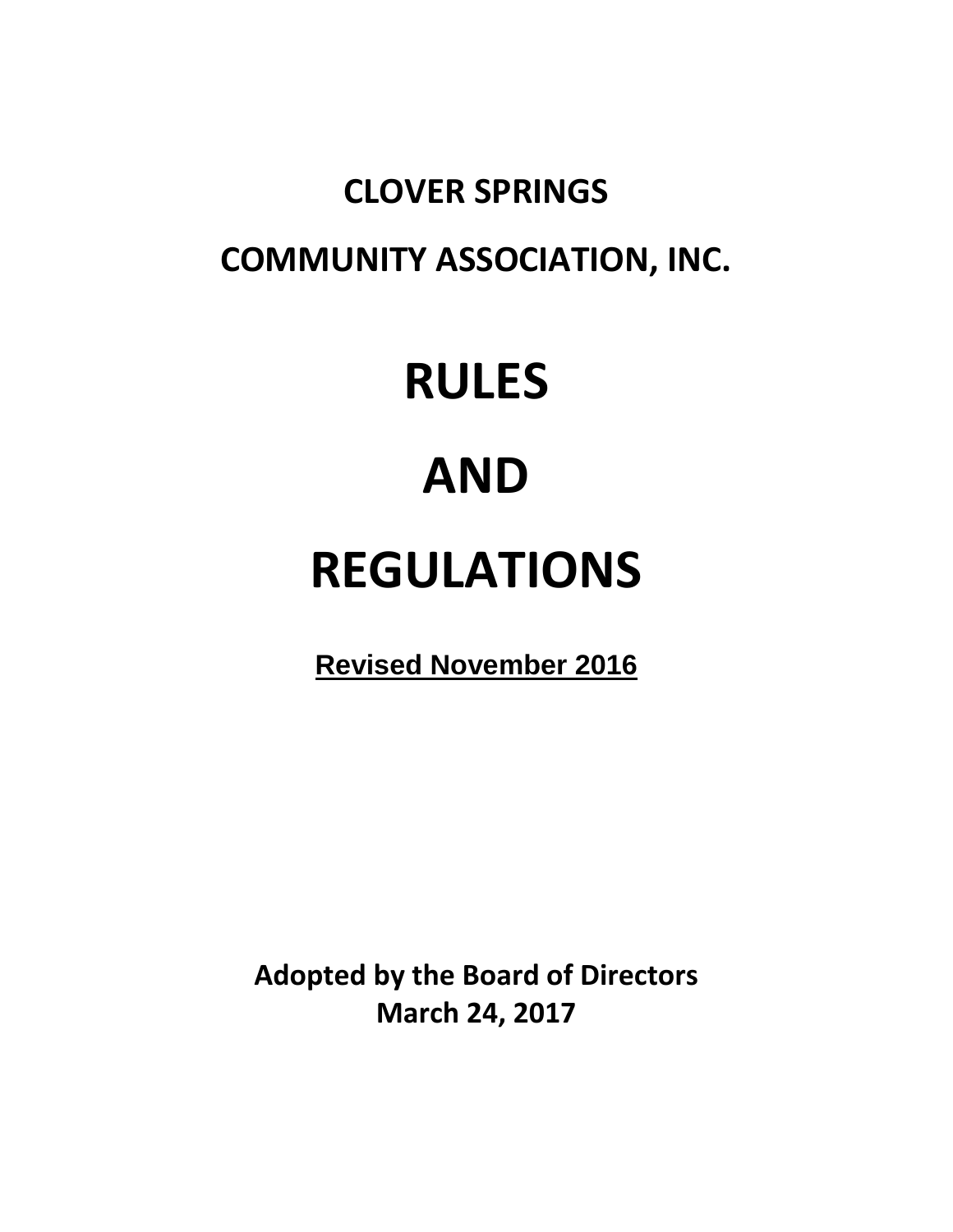| I.  |  |
|-----|--|
| А.  |  |
| В.  |  |
|     |  |
|     |  |
|     |  |
|     |  |
|     |  |
| II. |  |
| А.  |  |
|     |  |
|     |  |
|     |  |
|     |  |
|     |  |
|     |  |
|     |  |
|     |  |
| В.  |  |
| C.  |  |
| D.  |  |
| E.  |  |
| F.  |  |
| G.  |  |
| Η.  |  |
| ı.  |  |
|     |  |

**APPENDIX A: FEE SCHEDULE**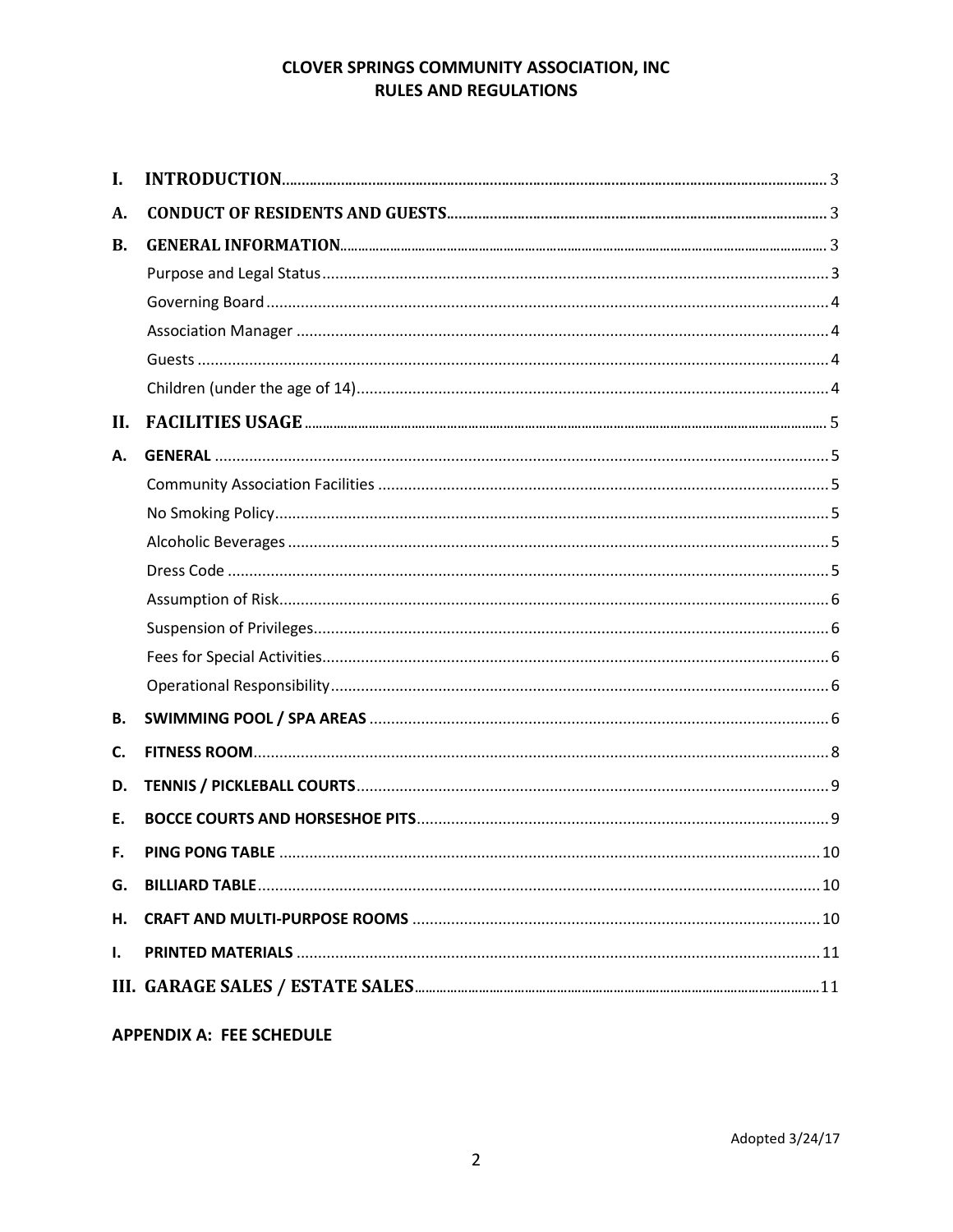# **I. INTRODUCTION**

Clover Springs is an active adult community. The owners of residences within the community have formed a community Association to provide for the governance of this community.

The community welcomes you to Clover Springs. These Rules and Regulations are for the benefit of you and your guests so you may enjoy your community facilities and programs to the fullest. The Rules and Regulations also provide for a reasonable level of protection of Association assets to assure their availability for future use.

The Association does not want to over regulate, but, at the same time, it is expected that all Clover Springs' residents will be respectful of community rules and of other members of the community. Please familiarize yourself with the Rules and ensure your guests are likewise familiar.

# **A. CONDUCT OF RESIDENTS AND GUESTS**

All residents are expected to abide by these Rules and Regulations, to conduct themselves in a courteous manner, and to respect the rights and privileges of others.

With respect to safety, proper decorum, and sanitation, the facility staff's judgment will prevail in all instances. Arguing, being abusive, or otherwise challenging a staff member's authority will not be tolerated. Any unresolved issue should be brought to the Manager's attention.

Sponsoring residents assume behavioral and financial responsibility for their guests. Residents charged with rules violations or misconduct themselves or by their guests may be subject to disciplinary action by the Board of Directors.

# **B. GENERAL INFORMATION**

# **Purpose and Legal Status**

The Clover Springs Community Association, Inc. is a California nonprofit mutual benefit corporation formed to operate and maintain the community's common facilities and to develop and advance activities which promote an active adult lifestyle for residents of Clover Springs.

The Association, as an incorporated entity, is a private property owner in its own right, and it speaks through its governing documents and the policies established by its Board of Directors.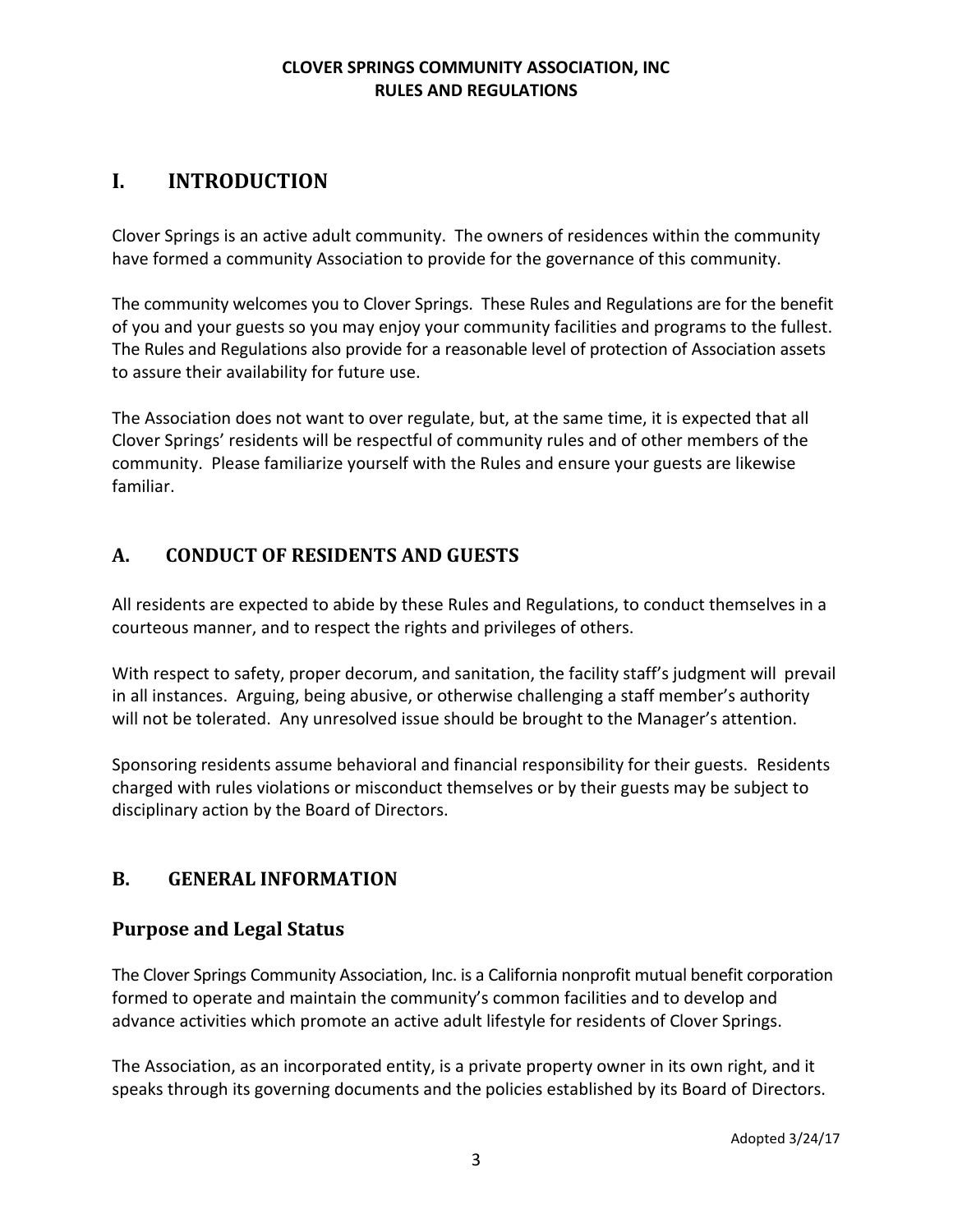Members have specified privileges in the use and enjoyment of common area properties, but subject at all times to the Association's right to reasonably regulate and control its facilities and property. The Association is primarily responsible for enforcement of the governing documents; the establishment of reasonable policies, rules and procedures regulating use of all common area properties; administering and enforcing the Design Guidelines; and for managing, maintaining, operating and controlling all areas of common responsibility.

# **Governing Board**

The Association is governed by a Board of Directors (the "Board") that is empowered to exercise all duties necessary and appropriate for the administration of the Association's affairs, and perform all responsibilities and exercise all rights of the Association as stipulated in the governing documents and as provided by law. The Board currently consists of five (5) members.

#### **Association Manager**

This individual oversees, coordinates, and facilitates the Association's day-to-day operation and is responsible for the compliance of the Rules and Regulations.

#### **Guests**

Guests of residents are welcome in the community, although guest participation may be restricted for certain events or activities. If a resident accompanies his or her guest(s), there is no charge for using Association facilities. Unaccompanied guests must have a guest pass which may be purchased by the resident sponsor at the Association office. (See Appendix A for fees.) It is the Association's policy not to allow non-residents unlimited use of the recreation facilities. Unaccompanied guests will be expected to show their guest pass prior to using any Association facility.

# **Children (under the age of 14)**

When children are visiting, they are welcome to use Association facilities at times when resident programs are not scheduled or during light resident use periods. Hours for children's use are adjusted to meet resident demands (i.e., subject to change), and the schedules are prominently posted. Adult supervision is required at all times by either the resident sponsor or a guest with a guest pass. A Hold Harmless Agreement must also be completed prior to using Association facilities.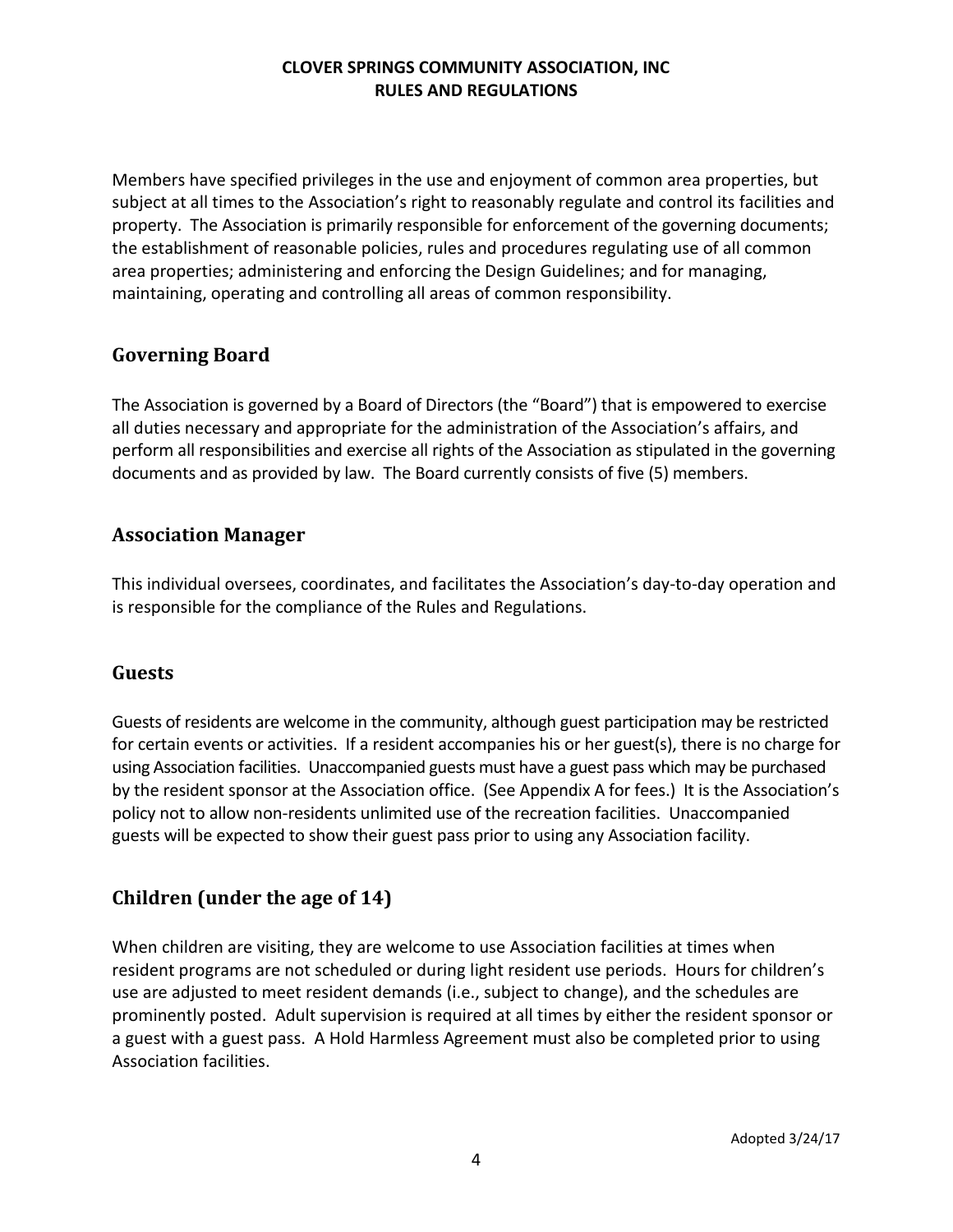# **II. FACILITIES USAGE**

#### **A. GENERAL**

#### **Community Association Facilities**

- A recreation center.
- Multi-purpose room, a billiards and a ping pong table, computer area, and administrative offices.
- An arts and crafts facility, including ceramics, glass and art equipment.
- Fitness center consisting of an enclosed exercise room, an outdoor pool, and spa.
- Other outdoor facilities including tennis, pickle ball, bocce courts, horseshoe pits, and walking trails.

#### **No Smoking Policy**

The Clover Springs Lodge and the surrounding recreation area is a "no smoking" area. Ashtrays are provided outside for smoking material disposal.

#### **Alcoholic Beverages**

Residents are asked to exercise good judgment when consuming alcohol. Consumption of alcoholic beverages **outside** of Fire Creek Lodge is limited to the patio area. Alcoholic beverage consumption **in Fire Creek Lodge** is limited to Association sponsored events only. Approval by the Association and appropriate paperwork are required if the Multi-purpose room and/or Patio are used for a private party where alcohol will be served. Alcoholic beverages may not be sold on any portion of the recreation facility or common areas.

#### **Dress Code**

Appropriate casual attire is required in all areas owned by the Association. Athletic apparel, including proper footwear, is required in all indoor and outdoor sports areas. Cover-ups for bathing suits are required in all areas of the indoor facility.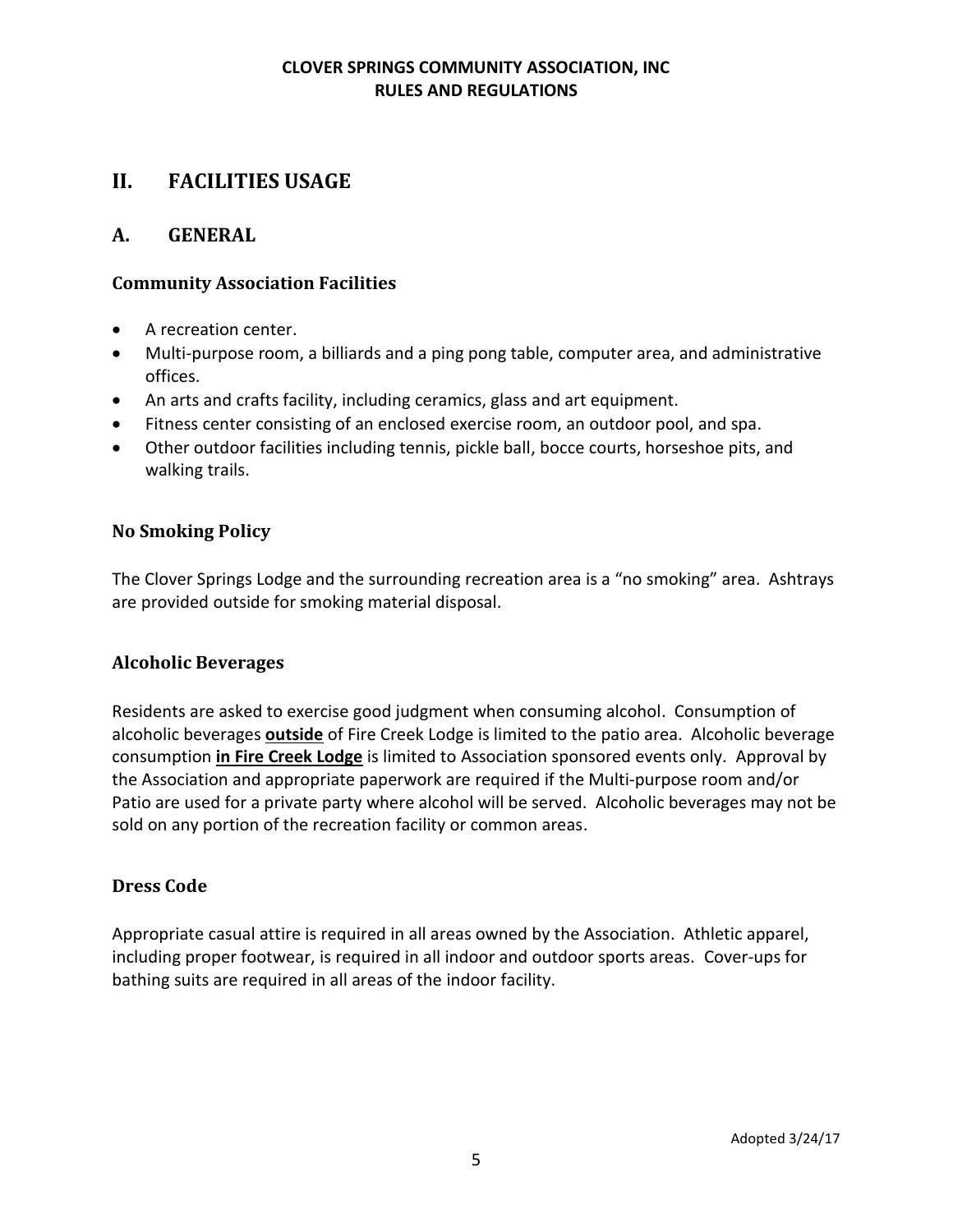#### **Assumption of Risk**

All participation in Association programs and its facilities is voluntary and may involve the assumption of some personal risk. Program participation by a resident or his or her guest is taken as tacit acknowledgement of that risk. A Hold Harmless Agreement, available at the Association office, must be completed by residents and their guests prior to using Association facilities. Residents and their guests are expected not to misuse equipment or facilities. Failure to comply may result in the loss of privileges.

#### **Suspension of Privileges**

The Association Board of Directors has the authority to suspend any and all privileges.

#### **Fees for Special Activities**

Separate fees may be required for activities, services, and facility usage. The Association Manager shall waive fees for use of the Lodge and/or equipment when memorial services are scheduled for Association residents.

#### **Operational Responsibility**

Operational responsibility for all Association facilities rests with the Association Manager and staff, including overseeing related policies, rules, and regulations.

#### **B. SWIMMING POOL / SPA AREAS**

- 1. All guests, either unaccompanied with a guest pass, or with a resident sponsor, must register at the Association office. In addition, guests and residents must sign the log at the pool/spa entrance prior to using the facilities.
- 2. Showers are available for rinsing off before and after using the pool/spa.
- 3. Swimsuits are required when using the pool and spa. Cut-offs or other forms of street clothes are not acceptable attire in the pool and spa.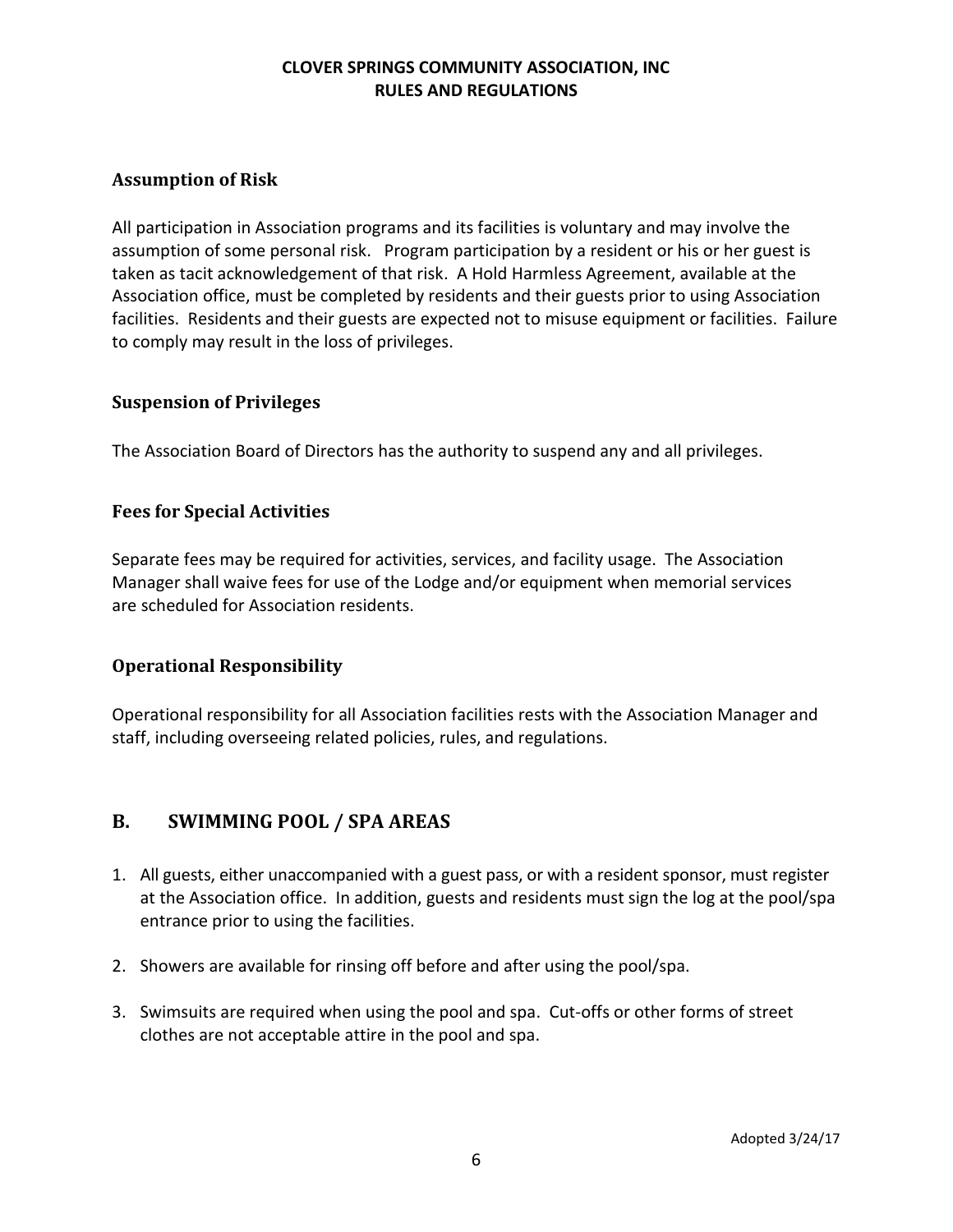- 4. Diapers on children or adults are not permitted in the pool or spa at any time. Children under **3** are not allowed in the pool. They are permitted in the deck areas of the pool/spa under adult supervision by either the resident sponsor or a guest with a pass as long as they do not disturb other residents or guests. Children ages **3-13** may only swim during posted children's hours with adult supervision at all times. Children under **14** are not allowed in the spa. Children **14-16** may use the spa during posted children's hours with adult supervision.
- 5. Pool toys are allowed in the pool during children's hours only.
- 6. Lifeguards are not provided and facilities are designated as "Swim at Your Own Risk." Life buoys and "shepherd's crooks" are available at poolside for emergency use.
- 7. Diving in the pool is prohibited.
- 8. Running or boisterous behavior by adults or children is not permitted. Some discretion in determining what is boisterous or otherwise unacceptable behavior must be used. Residents are asked to be reasonable when assessing children's behavior during hours when children are permitted to be in the area. As children are asked to be respectful of the residents, in turn, it is asked that the residents be respectful to the children.
- 9. If lightning is observed in the local area, as a precautionary measure, the Association Manager, or his or her designee, will close the pool and spa and require that all individuals leave the pool/spa and adjacent deck areas until acceptable conditions return.
- 10. The pool lane marker is used as a safety measure to separate lap swimmers from other pool users, to properly guide the lap swimmer, and preclude injury from interference from outside lanes. Disturbing the lane marker is not permitted. This includes hanging or sitting on the lane marker.
- 11. Electronic devices may only be used with individual earphones. When using a cell phone, please step away from the pool/spa area in consideration of others.
- 12. No food, glass containers, or alcohol consumption are permitted.
- 13. Individuals with medical conditions should consult with a physician before using the spa. Those who have recently consumed alcoholic beverages should avoid using the spa.
- 14. Pool/spa hours vary according to seasonal demands (i.e., are subject to change). Specific times are prominently posted and publicized.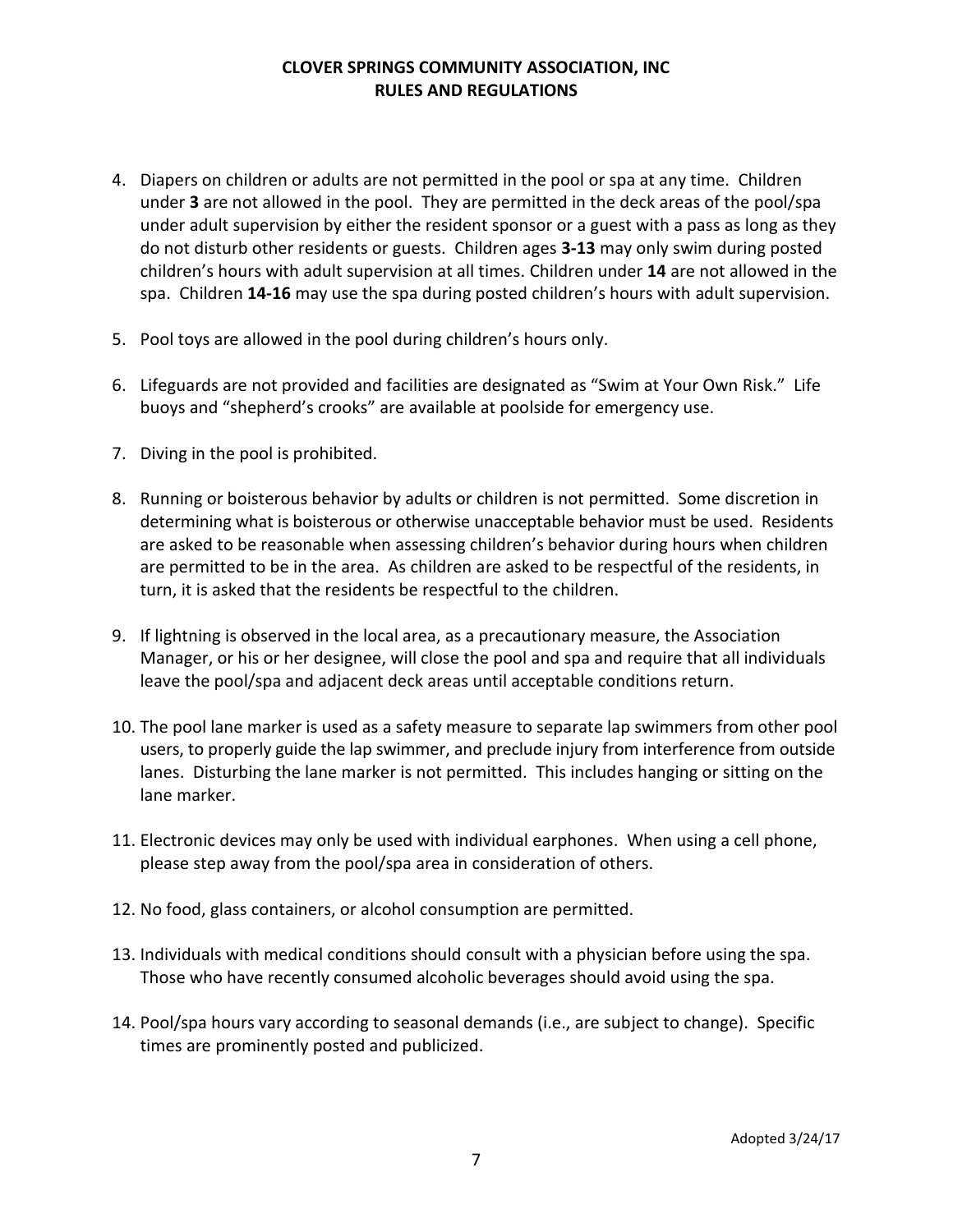#### **C. FITNESS ROOM**

- 1. All guests, either unaccompanied with a guest pass, or with a resident sponsor, must register at the Association Office. In addition, residents and guests must sign the log in the Fitness Room.
- 2. Prior to engaging in any exercise regimen, medical clearance should be obtained, and residents should attend an orientation with a Community Association staff member or, at a minimum, familiarize themselves with instruction signs appearing on individual pieces of equipment.
- 3. The equipment in the Fitness Room is designed for strength and cardiovascular training. It is important to recognize and observe instructions concerning proper usage.
- 4. Children under the age of **16** are not allowed to use the Fitness Room.
- 5. Guests, either accompanied by a resident or with a guest pass, may use the room pending space availability.
- 6. Use of cardiovascular equipment such as treadmills and bicycles is limited to 30 minutes per person unless no one is waiting to use the equipment.
- 7. All equipment should be wiped down with a sanitized towel following use.
- 8. All free weights and mats should be returned to their designated places.
- 9. Appropriate athletic apparel, including athletic shoes, is required. Upper body garments must be worn at all times.
- 10. No food or drink is allowed in the Fitness Room except for water in plastic bottles or provided cups.
- 11. Personal electronic equipment is permitted, but is to be used only with individual earphones. When using a cell phone, please step out of the Fitness Room in consideration of others.
- 12. Television is available for viewing during use of the exercise equipment. Residents and guests should be considerate of others when turning on the TV, changing the program being viewed, or adjusting the volume.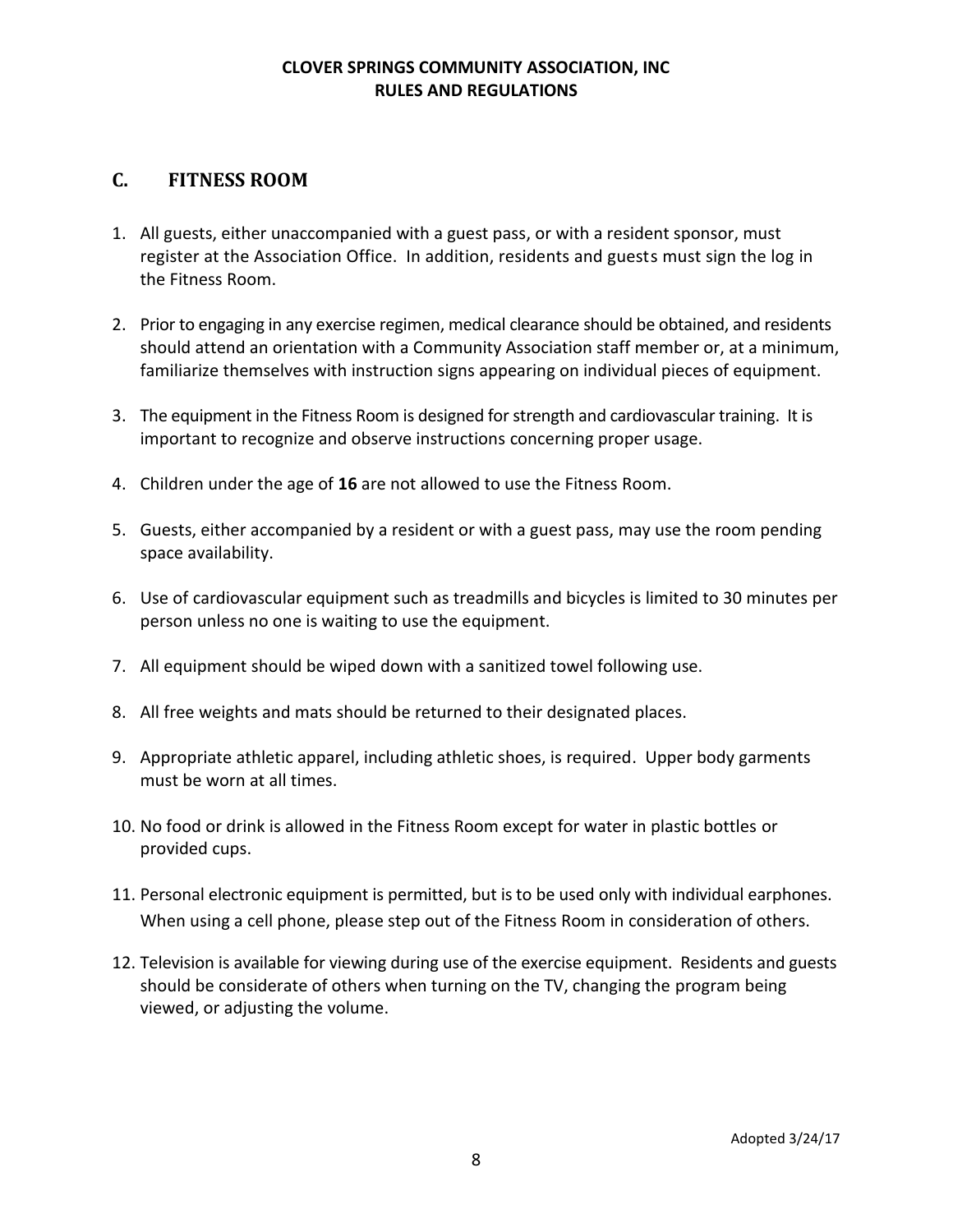# **D. TENNIS / PICKLE BALL COURTS**

- 1. Courts will be open daily from 7:00 a.m. to 10:00 p.m. and are subject to weather and maintenance requirements.
- 2. All players play at their own risk. If there is any debris or water on the courts do not begin play until the debris or water is cleaned up.
- 3. Appropriate tennis apparel, including tennis shoes, is required with upper body clothing worn at all times.
- 4. Guests must be accompanied by their resident sponsor or have a guest pass.
- 5. Tennis and Pickleball are regularly scheduled activities. Courts may be reserved during non-scheduled times by signing the Log in the Association Office. Duration of play is limited to two hours unless no one is waiting for a court.
- 6. Glass containers are prohibited.
- 7. Personal electronic equipment is permitted, but is to be used only with individual earphones. When using a cell phone, please step away from the area in consideration of others.

# **E. BOCCE COURTS AND HORSESHOE PITS**

- 1. Play is authorized during the day or at night if lighting is adequate.
- 2. Bocce balls and horseshoes are available in the locked equipment shed near the courts. Lock combination may be obtained from the Association Office.
- 3. Soft sole, closed-toe shoes are recommended.
- 4. Guests must be accompanied by a resident sponsor or have a guest pass.
- 5. Personal electronic equipment is permitted, but is to be used only with individual earphones. When using a cell phone, please step away from the area in consideration of others.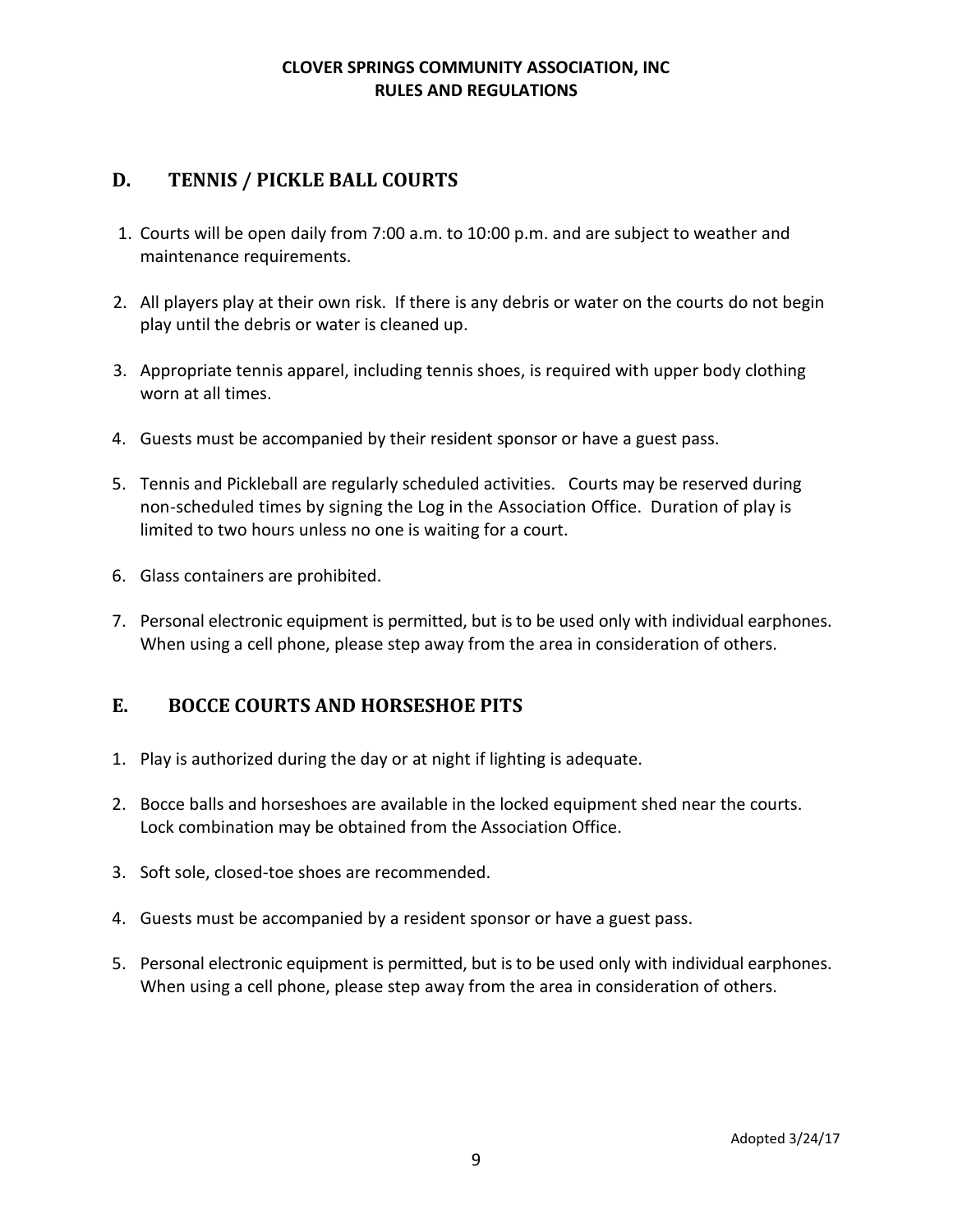# **F. PING PONG TABLE**

- 1. Ping Pong table is available during Lodge hours Thursday through Sunday on a first come, first served basis.
- 2. Paddles and balls are available from the Front Desk in the Association Office.
- 3. Soft sole, closed-toe shoes are recommended.
- 4. Guests must be accompanied by a resident sponsor or have a guest pass.
- 5. Personal electronic equipment is permitted, but is to be used only with individual earphones. When using a cell phone, please step away from the area in consideration of others.

#### **G. BILLIARD TABLE**

- 1. Billiards is a regularly scheduled activity on Sunday morning. The table is available on a first come, first served basis after scheduled play**.**
- 2. When finished playing, return the cue sticks to the racks and the balls to the table pockets.
- 3. Guests must be accompanied by a resident sponsor or have a guest pass.
- 4. Personal electronic equipment is permitted, but is to be used only with individual earphones. When using a cell phone, please step away from the area in consideration of others.

# **H. CRAFT AND MULTI-PURPOSE ROOMS**

- 1. There are rooms designated for special use or multi-purpose use. These rooms are scheduled for use by the Association and are the property of the Association and are not the property of any specific group.
- 2. The Craft Room has the appropriate equipment for ceramics, glass, arts, and crafts.
- 3. The Multi-purpose room is available for use as required. It must be reserved through the Association and can be configured to support various groups and needs.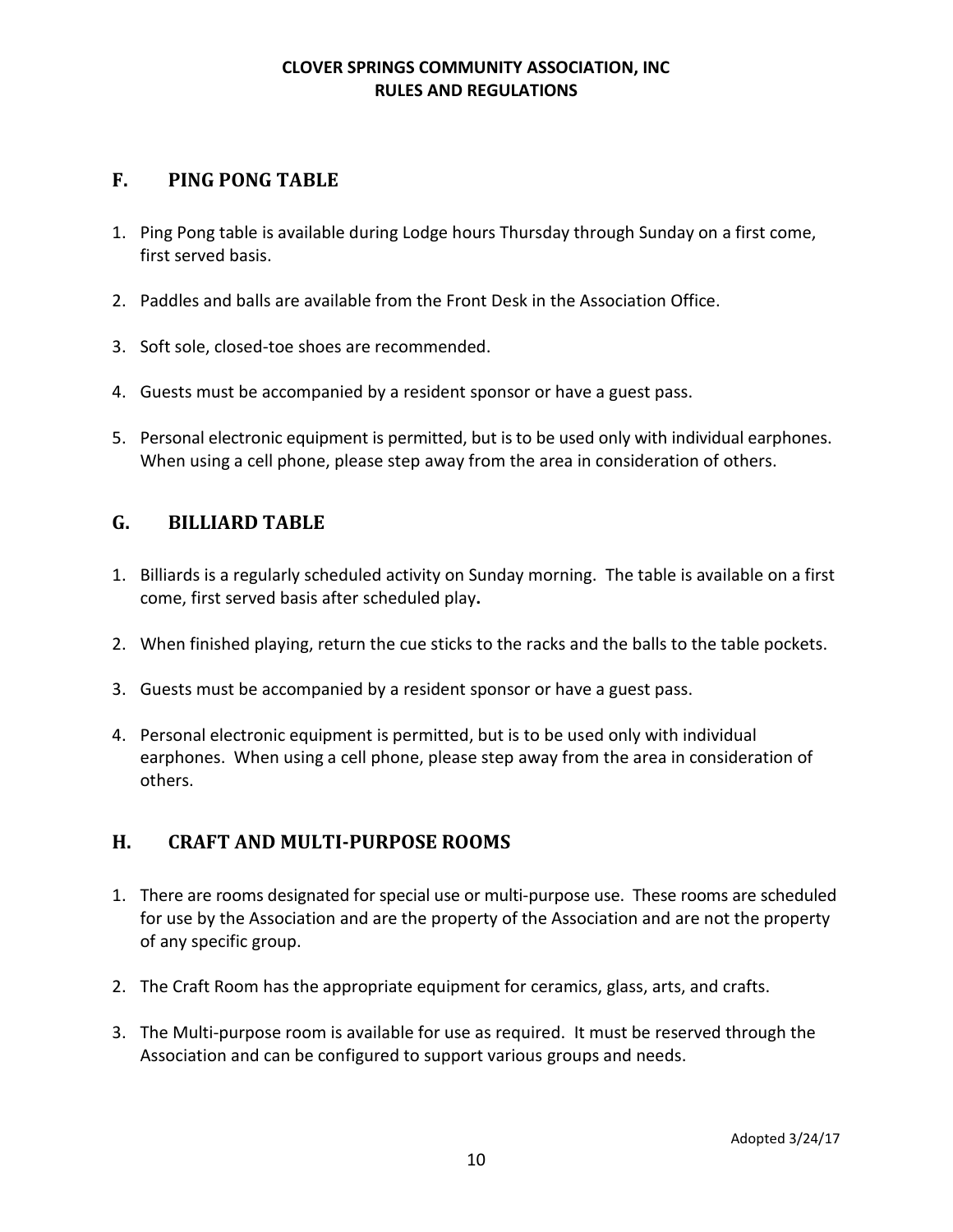- 4. There are fees for private use of rooms at Fire Creek Lodge. The Board of Directors sets these fees and priorities for usage. Information on fees may be obtained from the Association Office.
- 5. Refunds may be given for classes or activities that are cancelled. However, no refunds will be given to a member cancelling a reservation after the RSVP date unless the reservation can be re-sold. If the Association cancels an activity or event, a refund will be given.
- 6. Personal electronic equipment is permitted, but is to be used only with individual earphones. When using a cell phone, please step away from the area(s) in consideration of others.

# **I. PRINTED MATERIALS**

Association flyers and materials will be displayed at Fire Creek Lodge. Flyers and posters for outside events are allowed if approved by the Association Manager.

# **III. GARAGE SALES / ESTATE SALES**

Garage Sales are not permitted except those sponsored by the Association and scheduled through the Events Committee generally twice a year; in the spring and fall as advertised in the *Grapevine*.

The Board has established guidelines for the conduct of Estate Sales in Clover Springs to address occasional special circumstances. Information may be obtained from the Association Office.